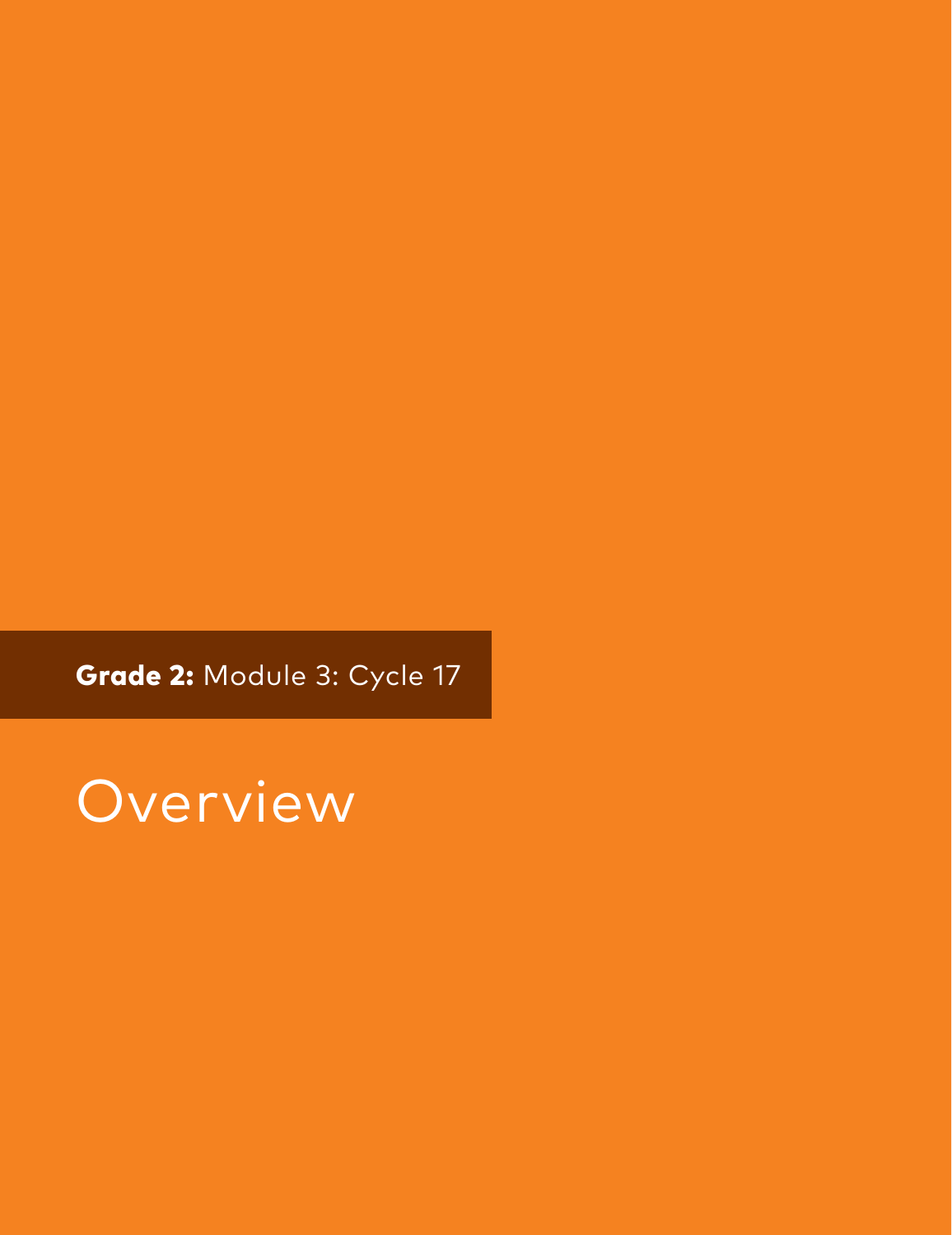# Introduced in This Cycle

Spelling patterns: "-ch" and "-tch"

# High-Frequency Words

"yourself," "different," "doesn't," "frequent," "weather," "whole," "won't"

# Cycle Word List

In this cycle, students are introduced to generalizations for the following spellings of the phoneme /ch/: "-ch" and "-tch." In addition, they are introduced to the comparative suffixes "-er" and "-est" (examples: "higher," "highest"). Examples of words used in this cycle include:

| $"$ -ch $"$ |       | "-tch"  |         |
|-------------|-------|---------|---------|
| beach       | lunch | catch   | scratch |
| branch      | mulch | glitch  | stretch |
| coach       | torch | kitchen | switch  |
| ' grouch    |       | match   | watch   |

# **7** Cycle-at-a-Glance

# Lesson 81 Lesson 81

# RF.2.3, RF.2.3e, L.2.2, L.2.2d

# Agenda

- 1. **Opening (3–5 minutes)**
	- A. Introducing Poem Launch: "Let's Go to the Ball Game!"

#### 2. **Work Time (10 minutes)**

A. Words Rule: /ch/ Words Spelled with "-ch" and "-tch": "pitch," "Mitch," "hunch," "lunch," "each," "peach," "catch," "match," "marching," "coach," "pitcher"

#### 3. **Closing and Assessment (2 minutes)**

- A. Reflecting on Learning
- 4. **Differentiated Small Group Instruction and Rotations (40–45 minutes)**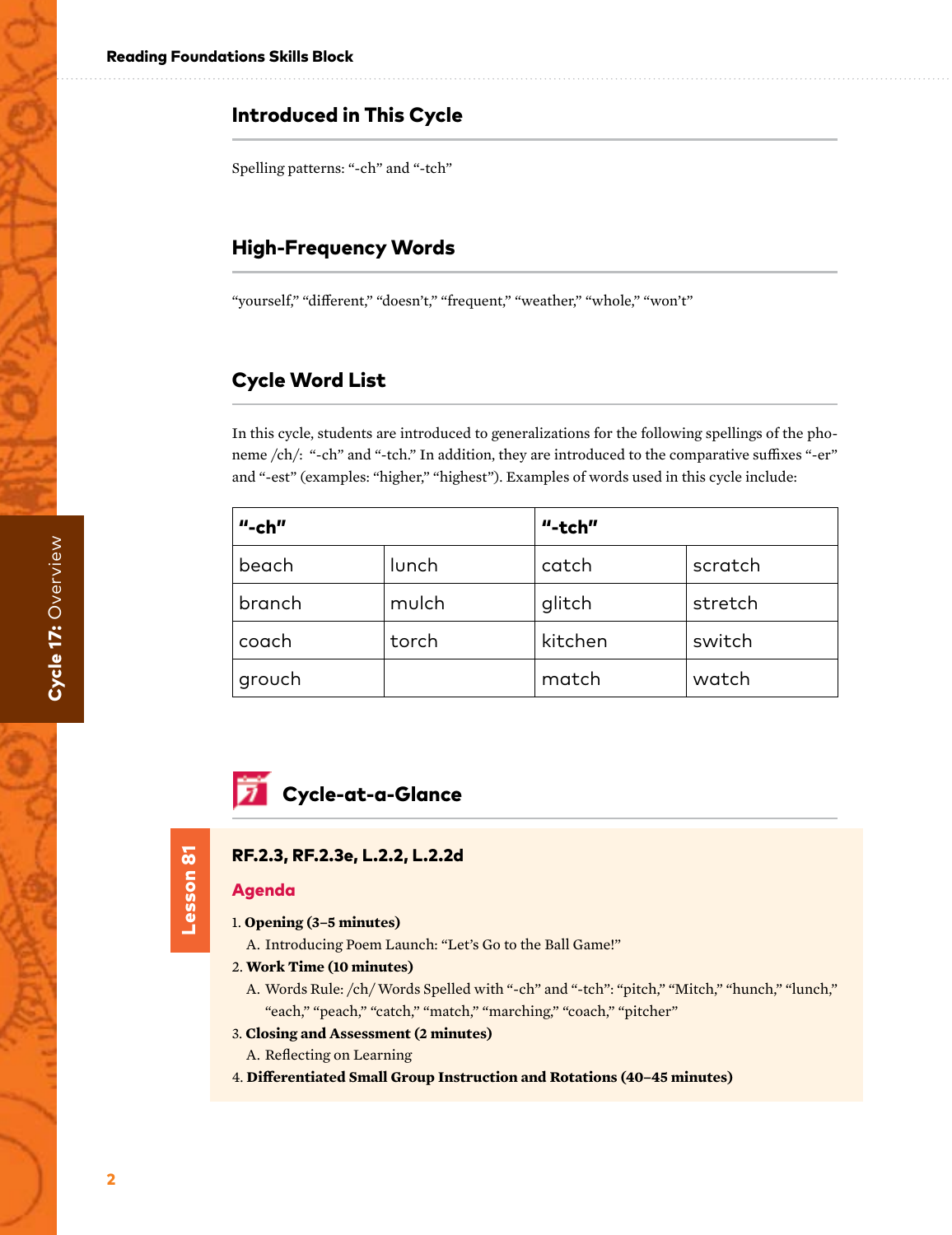# Daily Learning Targets

- I can identify /ch/ words with spelling patterns "-ch" and "-tch" in a shared text (poem). (RF.2.3)
- I can read, identify the vowel sound, and spell words with the spelling patterns "-ch" and "-tch." (RF.2.3, L.2.2)

# Ongoing Assessment

- Observe students during Opening A. Determine whether they can identify words that share the /ch/ sound in words from the poem "Let's Go to the Ball Game."
- Observe students during Work Time A. Determine whether they can apply spelling patterns in writing words on whiteboards.
- Exit ticket (see Differentiated Small Groups: Work with Teacher).

# RF.2.3, RF.2.3c, RF.2.3d, RF.2.3e, RF.2.3f

### Agenda

#### 1. **Opening (3–5 minutes)**

- A. Engagement Text Read-aloud: "The Rules of Watering"
- B. Comprehension Conversation (optional)
- 2. **Work Time (10 minutes)**

A. Snap or Trap: "different," "doesn't," "frequent," "weather," "whole," "won't," "yourself" B. Decodable Reader: Partner Search and Read: "Watering Your Garden"

3. **Closing and Assessment (2 minutes)**

A. Reflecting on Learning

4. **Differentiated Small Group Instruction and Rotations (40–45 minutes)**

# Daily Learning Targets

- I can tell what I learned from the Engagement Text: "The Rules of Watering."
- Using evidence from the text, I can answer questions about the Engagement Text: "The Rules of Watering." (optional)
- I can read high-frequency words: "different," "doesn't," "frequent," "weather," "whole," "won't," "yourself." (RF.2.3f )
- I can read the decodable text "Watering Your Garden." (RF.2.3)

# Ongoing Assessment

- Observe students during Work Time A.
	- Determine whether they can read high-frequency words.
	- Also determine why the words are regularly or irregularly spelled.
- Observe students during Work Time B.
	- Determine whether they can independently find a given word.
	- Also determine whether they can decode words containing "-ch" and "-tch," two-syllable words, words containing vowel teams (one- or two-syllable), and irregularly spelled high-frequency words.
- Exit ticket (see Differentiated Small Groups: Work with Teacher).

|                                                                                                                       | п |  |
|-----------------------------------------------------------------------------------------------------------------------|---|--|
|                                                                                                                       |   |  |
|                                                                                                                       |   |  |
|                                                                                                                       |   |  |
|                                                                                                                       |   |  |
| <b>Contract Contract Contract Contract Contract Contract Contract Contract Contract Contract Contract Contract Co</b> |   |  |
|                                                                                                                       |   |  |
|                                                                                                                       | ī |  |
|                                                                                                                       |   |  |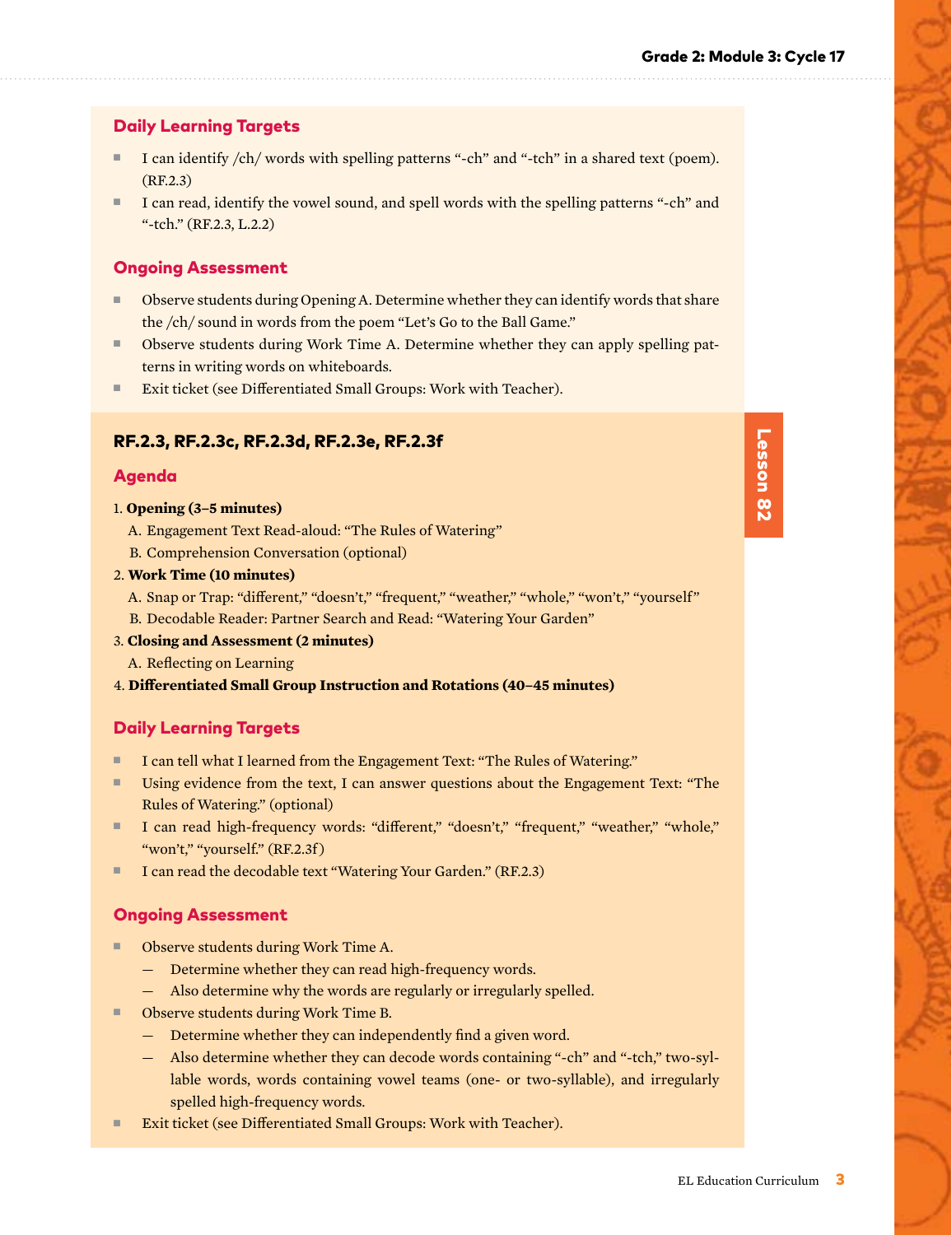Lesson 83

Lesson 83

# RF.2.3, RF.2.3d, L.2.2, L.2.2d

#### Agenda

- 1. **Opening (3–5 minutes)**
	- A. Word Parts: "-er" and "-est"
- 2. **Work Time (10 minutes)**
	- A. Interactive Writing: Writing a Silly Sentence with Words Spelled with "-ch" and "-tch"
- 3. **Closing and Assessment (2 minutes)**
- A. Reflecting on Learning
- 4. **Differentiated Small Group Instruction and Rotations (40–45 minutes)**

#### Daily Learning Targets

- I can make new words using base words and the suffixes "-er" and "-est." (RF.2.3)
- I can write a sentence using words with the spelling patterns "-ch" and "-tch," suffixes "-er" and "-est," and high-frequency words. (L.2.2d)

#### Ongoing Assessment

- Observe students during Opening A. Determine whether they can identify word parts correctly.
- Observe students during Work Time A. Determine whether they can correctly spell words with the spelling patterns "-ch" and "-tch" and high-frequency words from this cycle.
- Exit ticket (see Differentiated Small Groups: Work with Teacher).

#### RF.2.3, RF.2.3e, RF.2.4, RF.2.4b, RF.2.4c

#### Agenda

Lesson 84

Lesson 84

- 1. **Opening (3–5 minutes)**
	- A. Words Rule: Homophones: "hear" and "here"
- 2. **Work Time (10 minutes)**
- A. Fluency
- 3. **Closing and Assessment (2 minutes)**
	- A. Reflecting on Learning
- 4. **Differentiated Small Group Instruction and Rotations (40–45 minutes)**

#### Daily Learning Targets

- I can identify the correct homophone ("hear" or "here") based on meaning and context. (RF.2.3a, RF.2.3f )
- I can read a text fluently (smoothly, with expression and meaning, rereading and self-correcting when necessary). (RF.2.4)

#### Ongoing Assessment

■ Observe students during Opening A. Determine whether they can identify the homophones "hear" and "here" based on meaning.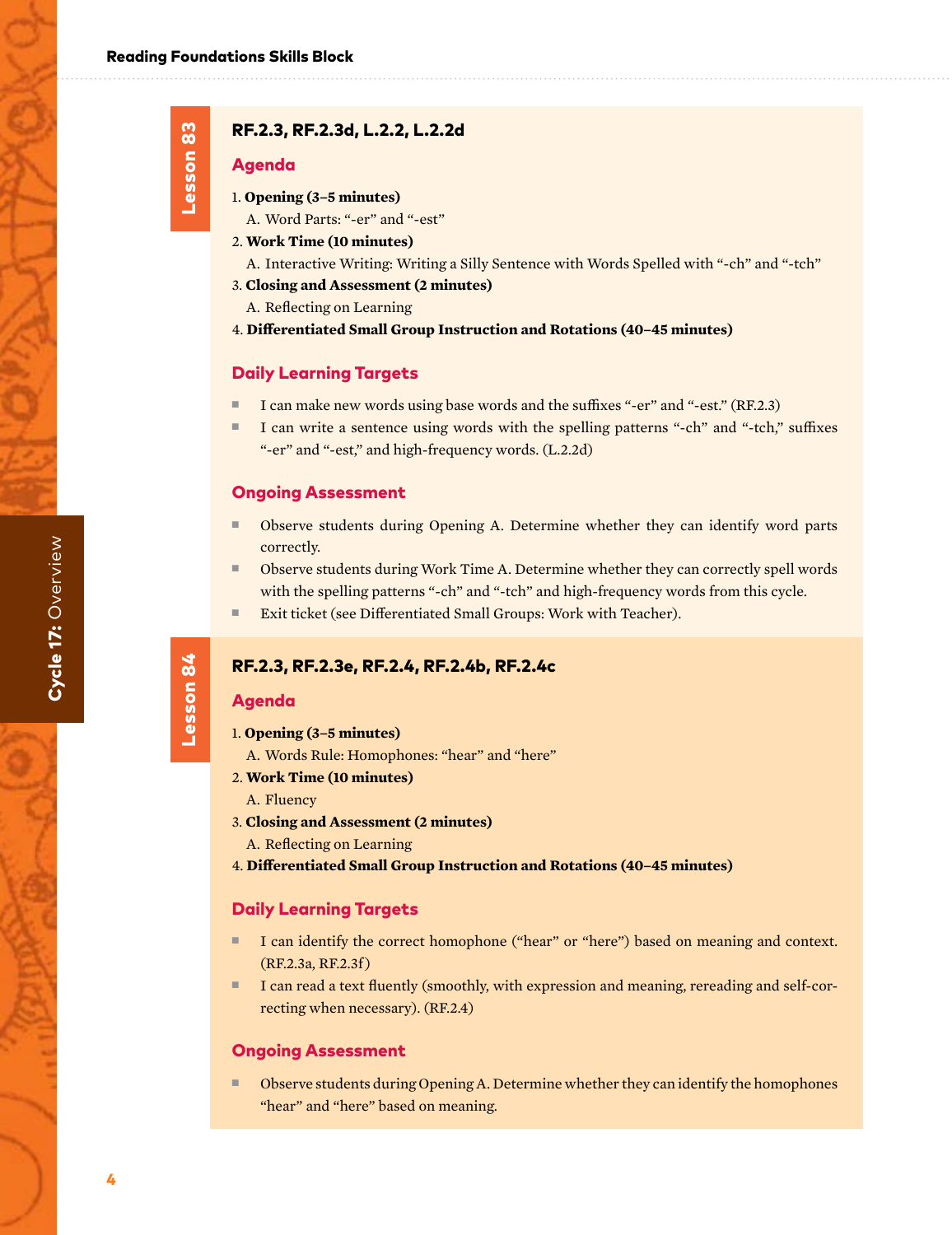- Observe students during Work Time A. Determine whether they can attend to punctuation and phrasing to read fluently in a conversational manner.
- Exit ticket (see Differentiated Small Groups: Work with Teacher).

#### RF.2.3, RF.2.3e, L.2.2, L.2.2d

#### Agenda

- 1. **Opening (3–5 minutes)**
	- A. Word Workout: Same Sounds
- 2. **Work Time (10 minutes)**
- A. Word Workout: Exercise Practice
- 3. **Closing and Assessment (2 minutes)**
- A. Reflecting on Learning
- 4. **Differentiated Small Group Instruction and Rotations (40–45 minutes)**

#### Daily Learning Targets

- I can read and spell words with "-ch" and "-tch." (RF.2.3, L.2.2)
- I can use my knowledge of vowel sounds and syllables to read and spell words. (RF.2.3, L.2.2)

#### Ongoing Assessment

- Observe students during Opening A. Determine whether they can correctly identify the spelling patterns "-ch" and "-tch" based on vowel sounds.
- Observe students during Work Time A. Determine whether they can apply knowledge of sounds and syllables in the selected exercise.
- Exit ticket (see Differentiated Small Groups: Work with Teacher).

# Lesson 81 Teaching Notes

#### **Purpose of lesson and alignment to standards:**

- This lesson introduces a new instructional practice: Poem Launch. Students who used the Kindergarten curriculum will be familiar with this instructional practice. Model and support students as necessary as they familiarize themselves with this routine.
- Opening A introduces the poem that will be used as a shared text in this cycle. The poem includes words that share the /ch/ sound spelled with "-ch" and "-tch." Students identify words sharing the /ch/ sound as they read the poem, both aloud with the teacher and independently. Consider using this poem during differentiated small groups as well (RF.2.3).
- In Work Time A, students discover spelling patterns in words and apply their knowledge of vowel sounds to identify when each pattern is applied. This knowledge supports students' ability to decode and encode words by generalizing familiar spelling patterns (RF.2.3, L.2.2).

#### **How it builds on previous work:**

■ Over the course of the modules in the Grade 1 curriculum, students worked with five syllable types (i.e., written patterns representing a vowel sound). These include closed (CVC), open Lesson 85 Lesson 85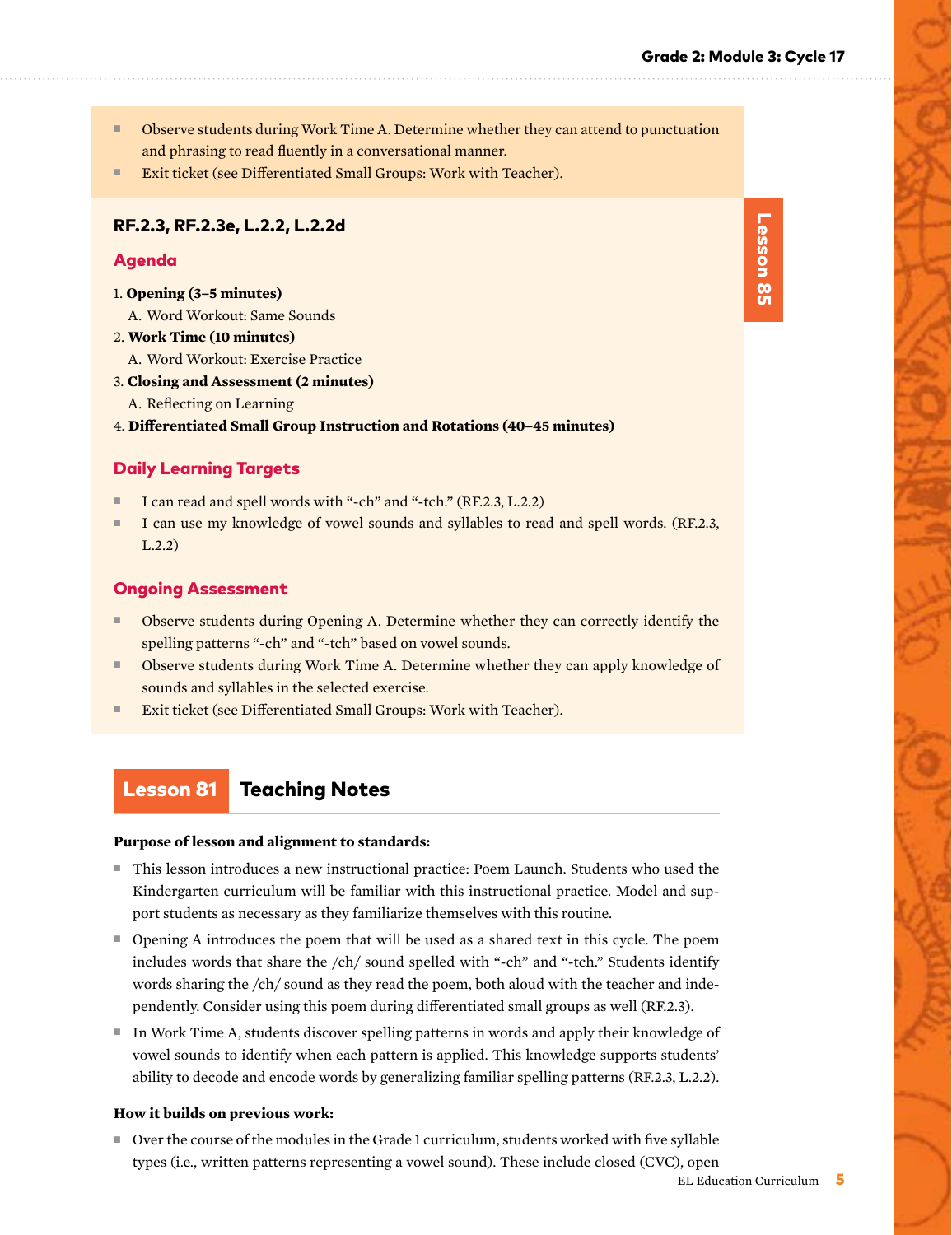(CV), magic "e" (CVCe), r-controlled, and vowel teams (CVVC, CVV). In this lesson, students practice decoding two-syllable words using combinations of those syllable types.

#### **Down the road:**

■ In the Closing, students reflect on the role of the individual as part of a larger group in fostering continued growth in knowledge and skills. They consider how they can support the development of their peers and benefit from what those peers have to offer. Consider developing an ongoing routine during which concrete examples are collected and categorized. The collection can be used as a reference for students, encouraging them to enlist peer support when working toward their own personal goals.

# Lesson 82 Teaching Notes

#### **Purpose of lesson and alignment to standards:**

- In Openings A and B, students work with the Engagement Text: "The Rules of Watering." This text serves to pique students' interest about the Decodable Reader, introduced in Work Time B, by incorporating the topic and some words from this cycle into an engaging readaloud. Students will notice that this Engagement Text has a different format: an informative, nonfiction text.
- In Opening B, consider asking students suggested (or similar) text-based comprehension questions. Although the K–2 Skills Block focuses primarily on RF standards, comprehension is an integral part of reading development. Leading a brief discussion after the read-aloud connects students to key ideas, details, and vocabulary contained within it. Because these questions will likely cause the Opening to take longer than 5 minutes, they are optional. Consider adjusting differentiated small group instruction time accordingly to accommodate the extended Opening.
- In Work Time A, students examine the following high-frequency words: "different," "doesn't," "frequent," "weather," "whole," "won't," and "yourself" (RF.2.3f). Students must determine which are "snap" (easily decodable) and which are "trap" (difficult to decode/ irregular) words and explain their thinking. Once they have learned the new words they are placed on the classroom Interactive Word Wall.
- In Work Time B, before students read the Decodable Reader: "Watering Your Garden," alone or in pairs, they search for the high-frequency words from Work Time A. Pairing students during the Decodable Reader routine provides support for those who need it and engages more proficient students to apply their knowledge to support a peer. Have students work individually if you prefer that they receive more individual practice without peer guidance or support.

#### **How it builds on previous work:**

■ Students apply what they have learned about the spelling patterns "-ch" and "-tch" from the current cycle to decoding words with vowel teams, multisyllabic words, and high-frequency words.

#### **Down the road:**

■ In the Closing, students reflect on the role of the individual as part of a larger group in fostering continued growth in knowledge and skills. They consider how they can support the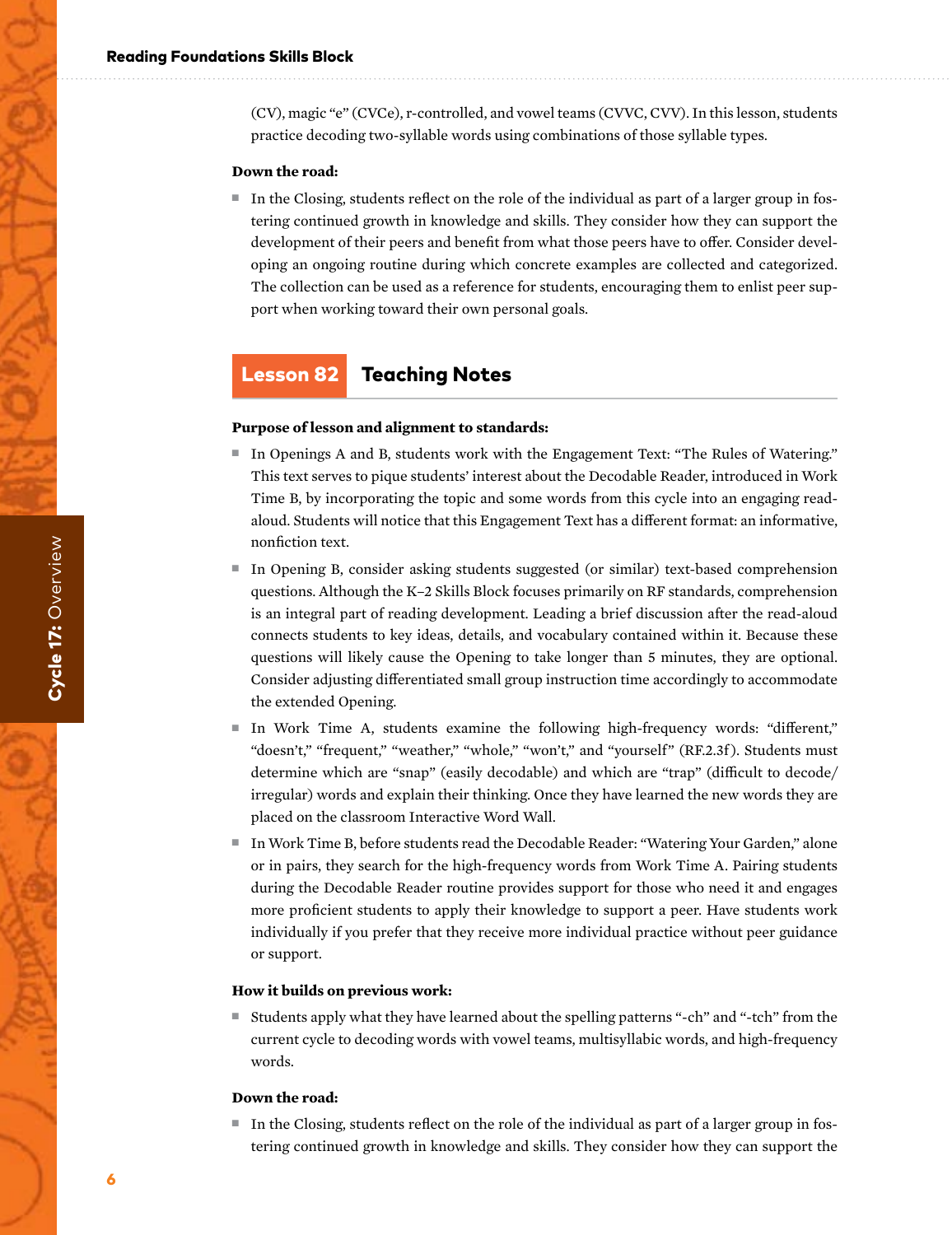development of their peers and benefit from what those peers have to offer. Consider developing an ongoing routine during which concrete examples are collected and categorized. The collection can be used as a reference for students, encouraging them to enlist peer support when working toward their own personal goals.

# Lesson 83 Teaching Notes

#### **Purpose of lesson and alignment to standards:**

- In Opening A, students notice that suffixes change the meaning of the base word. They begin to understand that identifying these word parts when they are added to a base word helps them to more easily decode and understand an unknown word.
- In Work Time A, students first brainstorm a list of words spelled with "-ch" and "-tch," write them on their whiteboards, then check with the larger group to ensure correct spelling. Then, the teacher and class work together to compose and write a silly sentence using some of the words. Because these words are familiar, spellings should be accurate, not invented. Encourage students to recall the specific graphemes (letters) that represent the phonemes in a word. The goal is for students to develop automaticity with the correct spelling and pronunciation of each word.
- Consider recording the silly sentences produced each week during Interactive Writing on chart paper, sentence strips, or a book so those sentences can be displayed and practiced by the group, in pairs, or individually.

#### **How it builds on previous work:**

■ This lesson addresses the spelling patterns and high-frequency words that have been used throughout the cycle (to decode in isolation, read in a text, and spell words). Students now apply all of these skills to construct a shared sentence. The chosen sentence also reinforces words from the decodable text.

#### **Down the road:**

■ In the Closing, students reflect on the role of the individual as part of a larger group in fostering continued growth in knowledge and skills. They consider how they can support the development of their peers and benefit from what those peers have to offer. Consider developing an ongoing routine during which concrete examples are collected and categorized. The collection can be used as a reference for students, encouraging them to enlist peer support when working toward their own personal goals.

# Lesson 84 Teaching Notes

#### **Purpose of lesson and alignment to standards:**

 $\blacksquare$  In Opening A, students identify words that sound the same but are spelled differently (homophones) in a text and use the context to determine the meaning of each word. This supports students' ability to generalize the spelling pattern used based on the meaning of the word. If homophones have not yet been collected and displayed in the classroom, consider enlarging or writing the text from the opening in this lesson on chart paper and displaying it in the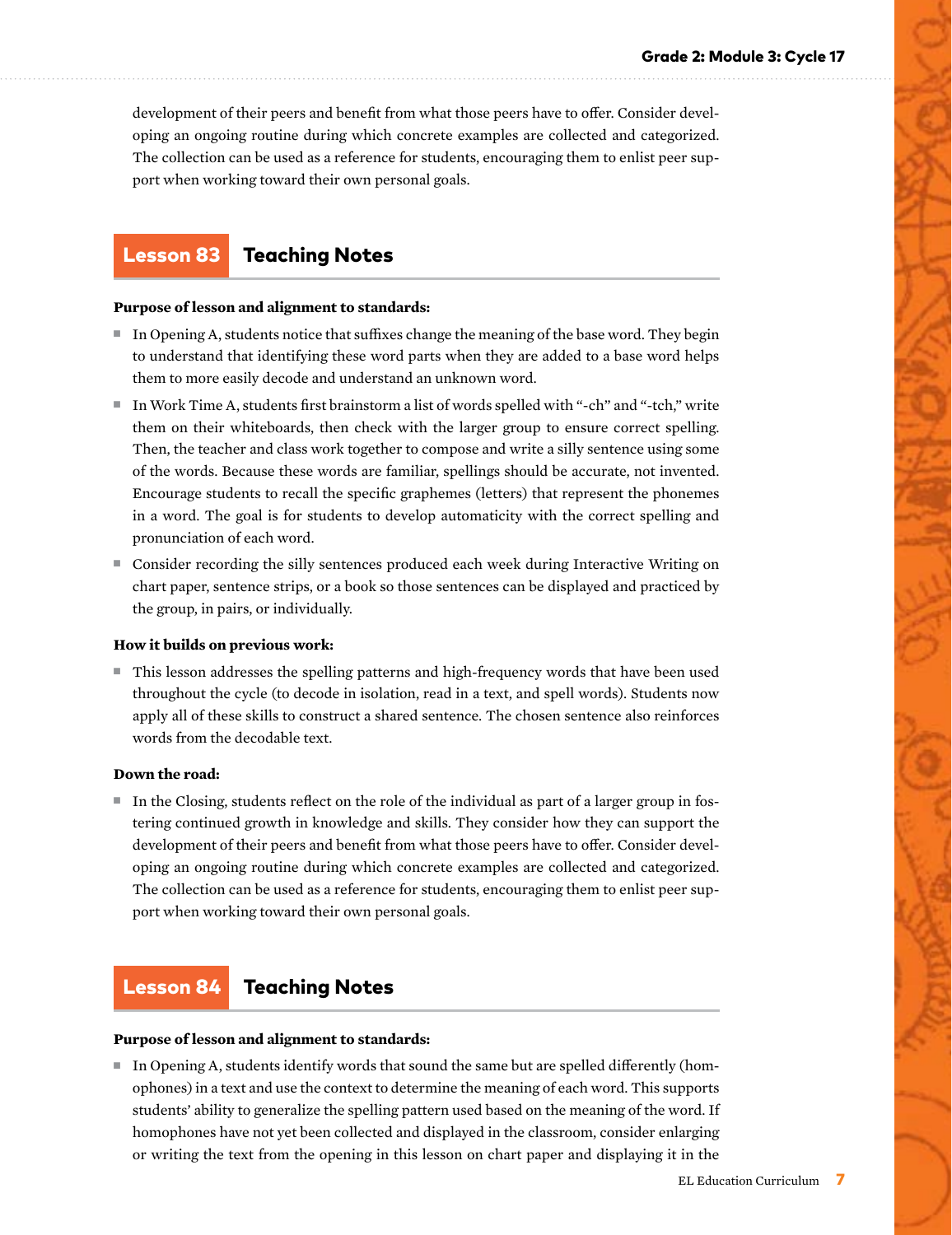classroom for students to reference. This will support eventual generalization of these words for both comprehension and spelling (RF.2.3).

- In Work Time B, students interact with an excerpt from the Decodable Reader: "Watering Your Garden." They think about how to apply the rules of fluency to this excerpt and work together to read this piece fluently (RF.2.4).
- Consider collecting the sentences and excerpts of text used in the Work Time on chart paper in such a way that they can be practiced by the group, in pairs, or individually. This may involve collecting them into a class notebook, individual notebooks, or displaying them on chart paper.

#### **How it builds on previous work:**

- In Opening A, students work with familiar words that are now examined as homophones. Regular examination of those words for known graphophonemic (letter-sound) patterns supports automaticity and commitment of those patterns to memory.
- In Work Time A, students work with short pieces of text containing patterns worked with in this and previous cycles to develop fluency (phrasing, expression, speed, and meaning).

#### **Down the road:**

■ In the Closing, students reflect on the role of the individual as part of a larger group in fostering continued growth in knowledge and skills. They consider how they can support the development of their peers and benefit from what those peers have to offer. Consider developing an ongoing routine during which concrete examples are collected and categorized. The collection can be used as a reference for students, encouraging them to enlist peer support when working toward their own personal goals.

# Lesson 85 Teaching Notes

#### **Purpose of lesson and alignment to standards:**

- The Word Workout instructional practice serves as a cycle review. Students are introduced to a new "exercise," or learning activity, in each Word Workout. These exercises allow students to apply skills learned throughout the cycle in a fun, engaging activity.
- In Opening A, students practice a familiar exercise: Same Sounds. In this cycle, students practice the exercise by applying their knowledge of "-ch" and "-tch" to read and spell words correctly (RF.2.3, L.2.2).
- In Work Time A, the teacher may choose from any of the review exercises taught in Modules 1–2. Students build their workout by practicing these exercises as a review of skills taught thus far. Consider that some exercises may be a better fit for the focus of this cycle so that words with "-ch," and "-tch" can be included, as well as suffixes "-er" and "-est." Refer to the Module 3 Overview Assessment section for a list of all exercises introduced in Modules 1–2.
- In the Grade 1 curriculum, a cycle assessment is administered for each cycle. In second grade, the assessments become more time-consuming. As a result, assessments are only administered at mid- and end-of-cycle. For each cycle without an assessment in Modules 1 and 2, a new review "exercise" is introduced. In Modules 3 and 4, the teacher may choose from any of the taught review exercises.

#### **How it builds on previous work:**

■ This lesson continues work with spelling patterns "-ch" and "-tch."